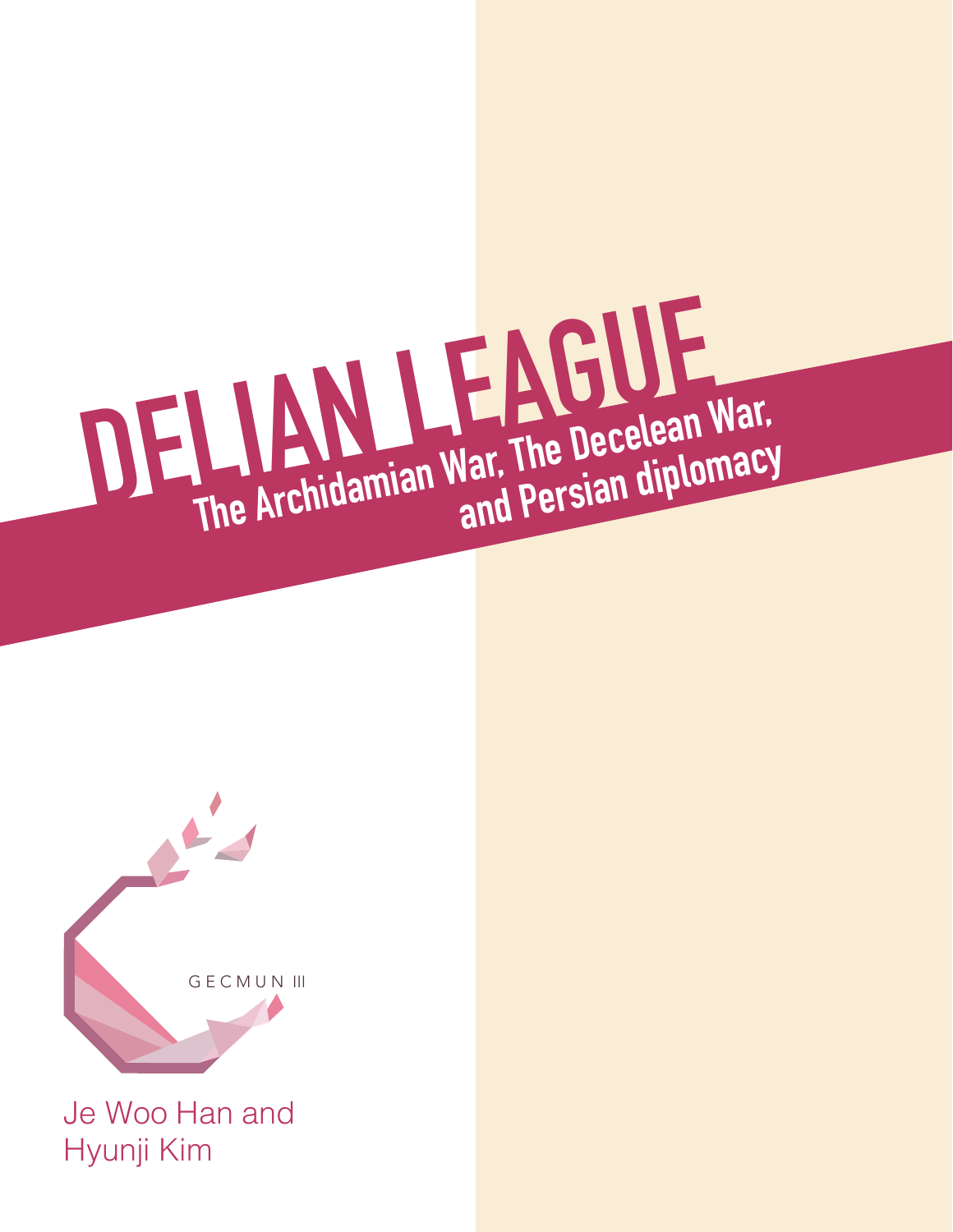# **TABLE OF CONTENTS**

- 1. Letter from Director
- 2. Letter from Chair
- 3. Delegations
- 4. Introduction
- 5. Historical Background
- 6. Current Situation
- 7. Potential Solutions / Consequences
- 8. Questions to Consider
- 9. Citations / Research Links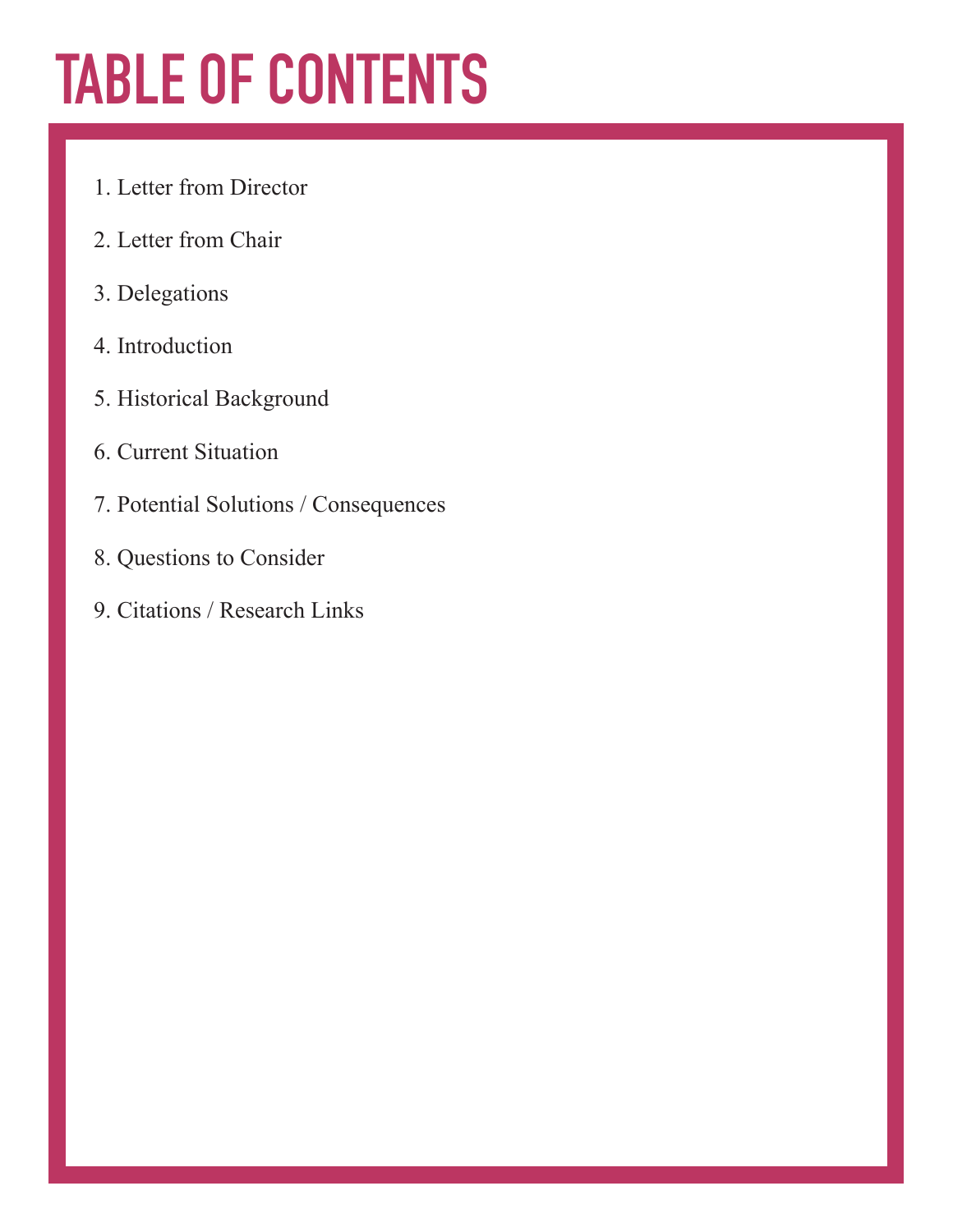# **LETTER FROM THE CHAIRS**

Greetings, and welcome to GECMUN III. My name is Je Woo Han, and I will be your director (aka Head Chair) for the Delian League Committee. I am currently a Junior at KISJ, and I like to immerse myself in my school's theatre and MUN program. I sincerely want to be able to show you guys my genuine passion and interest in MUN, and I hope that you guys will similarly be able express your personality and common love for educated debate through this opportunity. This committee will be a very interesting one, you guys as the delegates can change history, for the better, or catastrophically. Serving as your Director, I hope to balance difficulty through interesting crisis updates that will hopefully drive you guys to cooperate and work together. I am really excited for this conference, and I promise you that it will be a memorable experience. Please email me, or my Chair Hyun Ji, any questions you have regarding anything to do with GECMUN III. Good luck on preparing for the conference, and see you all there!

Je Woo Han, Director (jwhan18@kis.ac)

Welcome fellow delegates to GECMUN III. This is your chair, HyunJi Kim. I am delighted to invite you to the Delian League Committee, where the delegates shall have the opportunity to rewind time and go back in the past to warp history. The committee is distinctive from other MUN committees, as the agendas are based upon real historical events. The crises, albeit somewhat fictitious, will facilitate the debate and challenge the delegates to cope with the unexpected incidents in an adroit manner. With my fellow director, Je Woo, I will strive hard to provide all the delegates with a unforgettable experience throughout the conference. I hope that, starting from participating in GECMUN III, you will step out of your comfort zone to voice interesting, innovative opinions. My greatest interest lies in civil education, which reflects my passion in peace, NGO activities, and human rights. I am also a dancer as well as actor whose stage persona has been developed through multiple stage and directing experiences. Charing MUN is my another big leap forward for me as a learner, and I am looking forward to meeting every single delegate. Feel free to approach me via email with any inquiries.

Now, the history is in your hands. Good Luck delegates!

Hyun Ji Kim, Chair (kimhyunji00975@branksome.asia)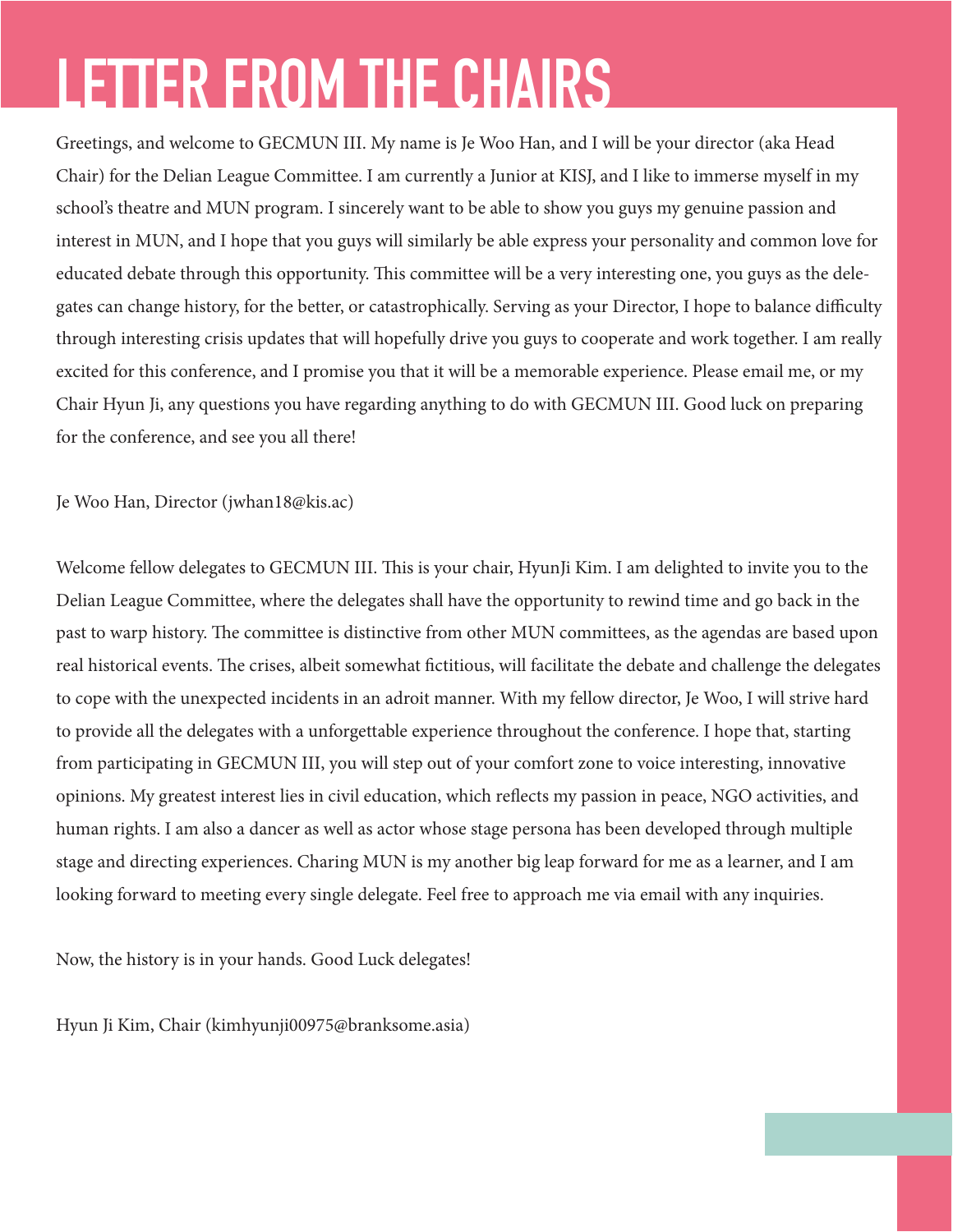# **INTRODUCTION**

The Delian League was an alliance forged by Athens preluding the Peloponnesian war. It was a league created with motivations to create a more stable alliance between the citystates, in the case of another potential Persian invasion. It was also created to properly disperse the spoils of war brought by Persia's defeat in the GrecoPersian war, as evidenced by the Delian League being named after the holy island of Delos where the united treasury was established; additionally, the alliance was a attempt to unify all citystates economies to expand and grow in power together.

Headed by historian/general Thucydides and previously Pericles (until he passed away), the Delian League functioned through economic contributions by its patron/allied citystates, or military contributions that gave way to potential expansion. Delegates of the Delian League had the authority to decide tax rates, distribution of economic assets such as trade and resources, authorization of military expansion, and diplomacy with foreign nations.

### **HISTORICAL BACKGROUND**

To understand the formation of the Delian League and the unstable political inequities that it lead to, the GrecoPersian wars must be first considered as the preluding crisis that drove the citystates together. The GrecoPersian war was a war fought between the united Greek citystates against the Persian army led by Darius the great. The reason the war initially broke out is quite elongated, beginning with Persia's previous ruler Cyrus the Great, 50 years ago. Cyrus the Great, during the era of massive military expansion by Persia, went and conquered Ionia.

Ionia was a Greek land where despite it being farther into the AsiaMinor, (and thus quite a ways away from the Greek mainland) the people living there retained undiluted Greek customs and tradition, including speaking Greek. When Cyrus the Great expanded Persian territory to engulf Ionia, he had great trouble administering and uniting the otherwise separated citystate lifestyle the people were used to. So, Cyrus promoted rulers to keep each citystate in check. They did this with harsh regulations and and acts to sodomize the Greek culture and replace it with a Persian one. This was met with retaliation from the Ionians who were given military support from Athens, and they were ultimately successful in liberating Ionia from Persian influence. This initial revolt by the Ionians angered the later leader of Persia Darius the Great, (aka Darius I) he decided to sail across the Aegean for the sake of invading Greece as revenge for interfering in Persian expansion. This invasion was met with a shaky alliance of the Greek citystates out of desperation as Persian forces outnumbered the individual citystates, unity was the only option if they were to have a chance at defeating Persia. The first GrecoPersian war 'ended' with the death of Darius the Great, his son, Xerxes I immediately started the 'second' GrecoPersian war. Xerxes was adamant on conquering the whole of Greece, he mustered an even larger army and invaded Greece; and he successfully defeated the united Greeks on many fronts, even capturing a defeated and destroyed Athens for a while. Fortunately, in an decisive victory at Salamis, the Greeks were able to repel the Persian forces and stop the Persian offensive for good. In order to rebuild and prepare for another potential Persian invasion, Athens created the Delian League.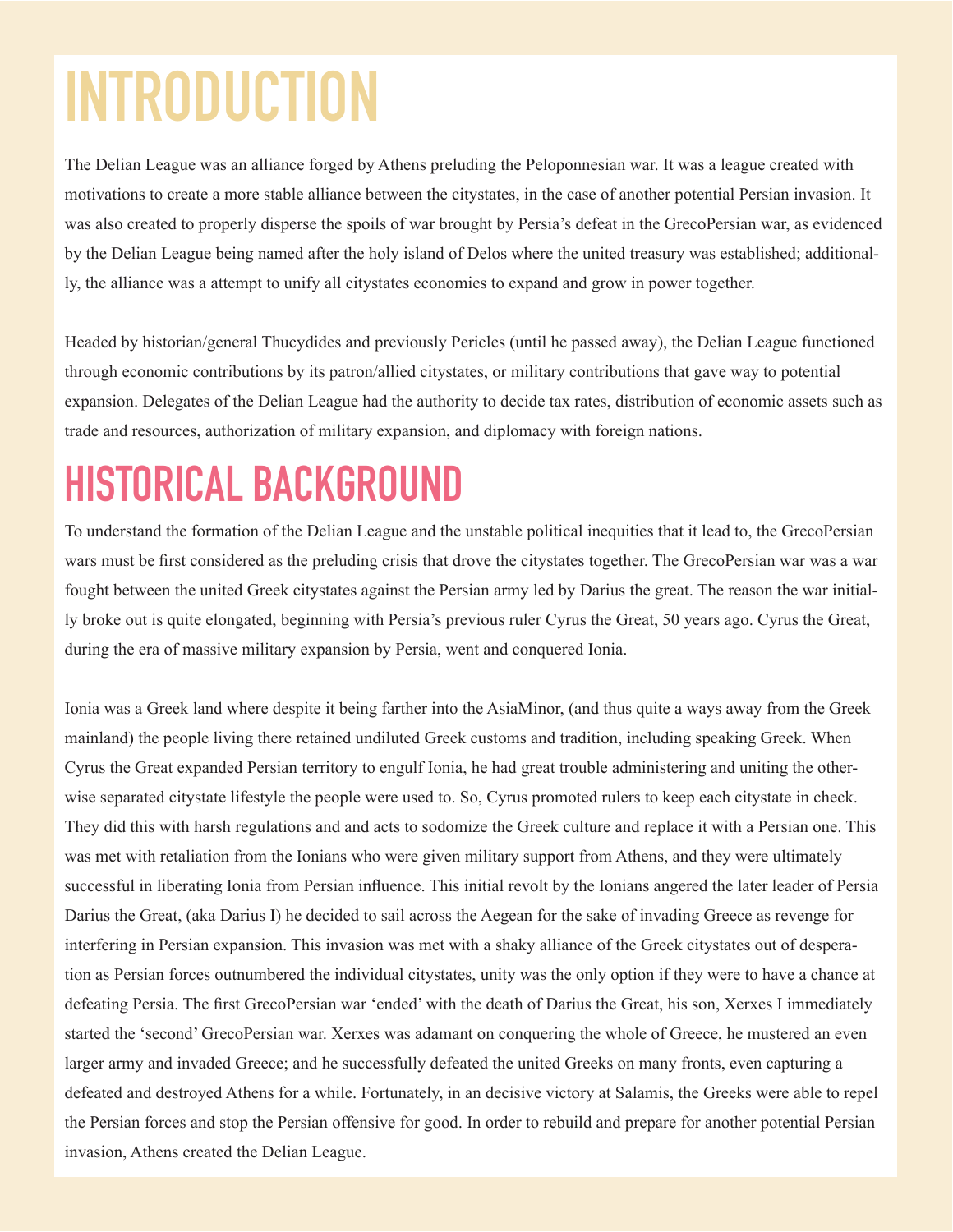#### **CURRENT SITUATION**

In present time tensions are high, a list of problems still plague a war torn Greece such as; a destroyed Athens, retreated Persians still resiliently rebuilding power, Sparta (being the other dominant citystate during the GrecoPersian wars) demanding reparations for war contributions and reevaluation of citystate's sovereignty rights within the Delian League. After the war, Athenian redevelopment projects were looked unfavourably by other citystates. Pericles, being a general during the GrecoPersian Wars, proposed many extravagant architecture projects to recreate Athens even more grandiose than before. This included the construction of a huge wall surrounding Athens Piraeus, a port city crucial in Athenian naval operations.

This was seen as an violation to the thirtyyears peace treaty signed by all the participating Greek citystates after the Persians were driven out, despite the different delegations of the league Athens continued it's construction to completion. This naval pressure, that Athens made quite noticeable, can be further exemplified by Athenian naval interference in Corinthian expansion operations at the battle of Sybota. Corinth expressed its disapproval as Athens directly violated the thirtyyears peace treaty and requested changes made in the Delian League's member state's sovereignty rights, this was completely ignored by the Athenian council. Political tensions were also prevalent among the Delian League members. As the united Greek citystates governments dissipated back to their individual citystates, the previous civil battle of ruling ideology began again.

The Oligarchic Spartans and the democratic Athenian government had constant conflicts during decision making processes within the League. Due to the thirtyyears peace treaty binding both 'sides' against civil battle, Athenian expansion for resources and territory was done indirectly outside the breadth of the treaty, as to not provoke Spartan or other citystates confrontation; this lead to many controversies furthering skepticism from the other citystates on if really the profitable aspects of the treaties were mainly going towards Athens and not the other citystates that equally need it.

The Delian League runs on a tribute system, where citystates could either contribute military assets like soldiers, or contribute in the form of funding and resources such as ships and assistance through manpower. Some from other powerful citystates contributing to the cause of preparing against another potential Persian invasion, and the rest from indentured lands subjugated by a newly bolstered Athenian military that basically forced them into membership within the league. The reason that this form of tribute was so difficult on the smaller citystates was because that being considerably weaker in military might compared to Athens, they were disinclined to simply give away valuable troops, thus having to contribute through economic means. This lead to a vicious cycle where Athens would constantly reap benefits from the citystates never having enough surplus funding to build up a stronger military after the war, and because it could not give existing military assets instead of the funds, they had no way out. This was not a big problem to the bigger citystates, but the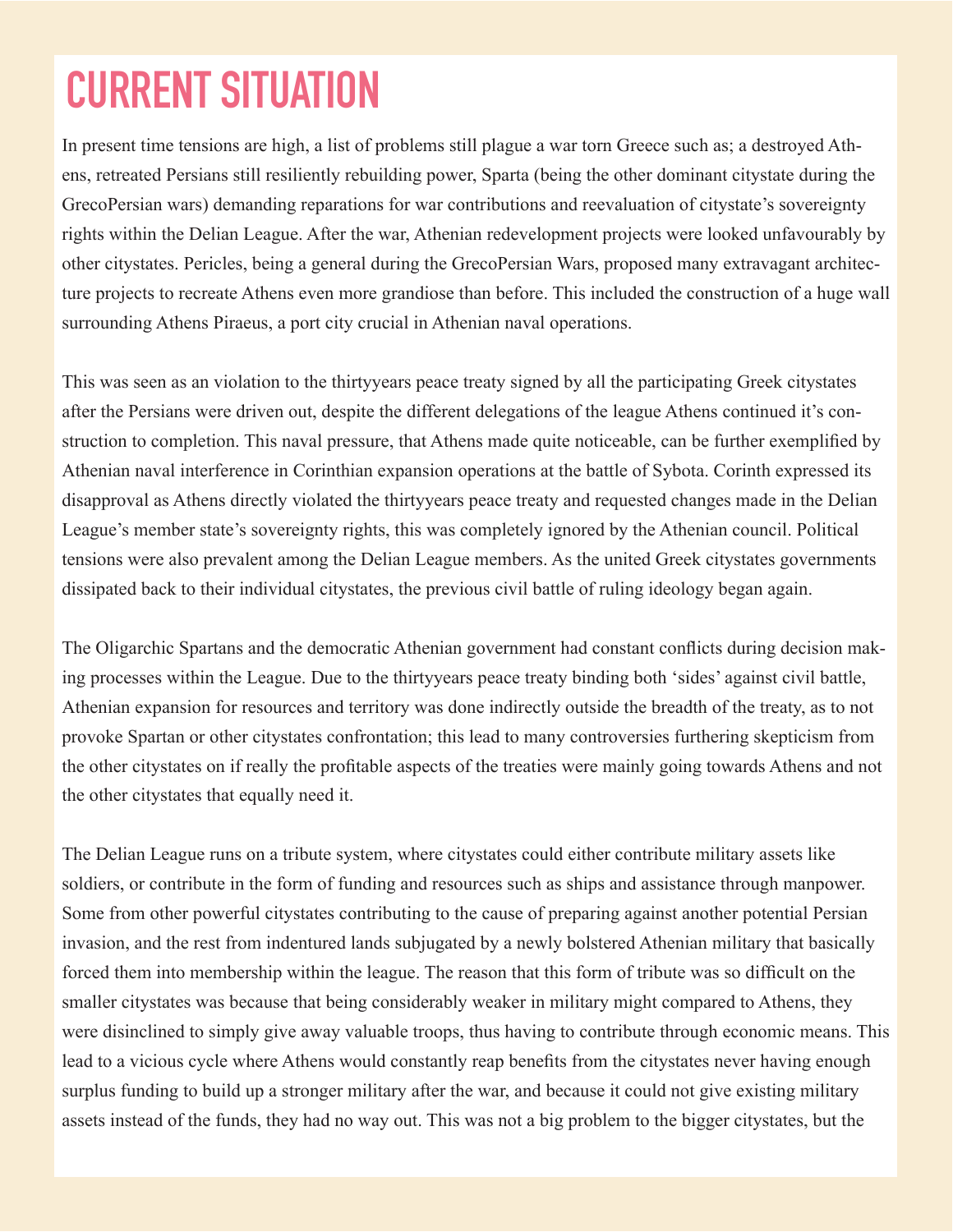fact that Athens was using all those 'tribute' funds to motivate its own expansion projects instead of rebuilding the economies of the Greek citystates was of concern. The Thasian revolt was an example of the breaking point within the Delian League where Thasos would attempt to break away from Delian League membership. The extensive taxation and tribute collection from the Athenian government and misappropriated use of those funds is likely what provoked the rebellion, this shows the extent in which Athens abused its leadership authority within the the Delian League. Recalling the fact that the Delian League treasury was located in the Athenian territory of Delos did not help support Athen's reputation.

Not all of the tribute funds were used for rebuilding =Athens and its powerful navy, infact most of the funds were actually attributed to the 'Delian League' counter attacking Persia. This counterinvasion was really for the sake of property expansion for Athens, where it could go along and 'liberate' citystates from Persian control and effectively create another proxy to siphon funding from. This rapid expansion was also for the purpose of reintegrating Ionia back to Greece, as exemplified with Athens starting with the expansion all the way to Mycale and eventually even the strategically located Byzantium (controlling the Black Sea and the communal straits) proved obvious to Sparta that Athens meant more than just to take back Greek territory further away from the homeland. This can be seen as the first rifts created between Sparta and Athens, because of this overextension, Sparta dropped out of assisting Athens in further expansion into the Asianminor territory.

The climax of the continuing conflicts comes in the form of Sparta reimbursing the Peloponnesian league. In Greek history, the Peloponnesian league was created as a pseudosect within the united Greek citystates. Even before the GrecoPersian Wars, the two dominant forces were Athens and Sparta, both having respective allies; Sparta's alliance being called the Peloponnesian league. The reason the Peloponnesian league is especially significant in this time is because in light of growing Spartan (and allied citystates) concerns over Athen's aggressive expansion and selfish use of Delian League funds, it was put back into a place of prominence when such things like the thirtyyears peace treaty was active.

Within this committee; however, changes could be made. Whether the creation of the Peloponnesian league could be pacified immediately by making reformations to the Delian league, or through direct military confrontation in the form of an 'Peloponnesian War' is up to the delegates actions. The committee itself begins with Corinth (another larger citystate) openly expressing its grievances with Athenian actions and affiliating Corinth with Sparta's Peloponnesian League, thus if there even is a Peloponnesian War is highly dependant on the delegates actions.

The reason the committee begins in this specific time period, is due to the unpredictability of the newly reinvigorated Peloponnesian League. The Spartans leading the Peloponnesian may employ intricate strategies for the sake of defeating Athens and its allies, this is not limited too allying themselves with the Persians. The Persians would be very open to this appeal for collaboration, Athenian expansion further into the AsiaMinor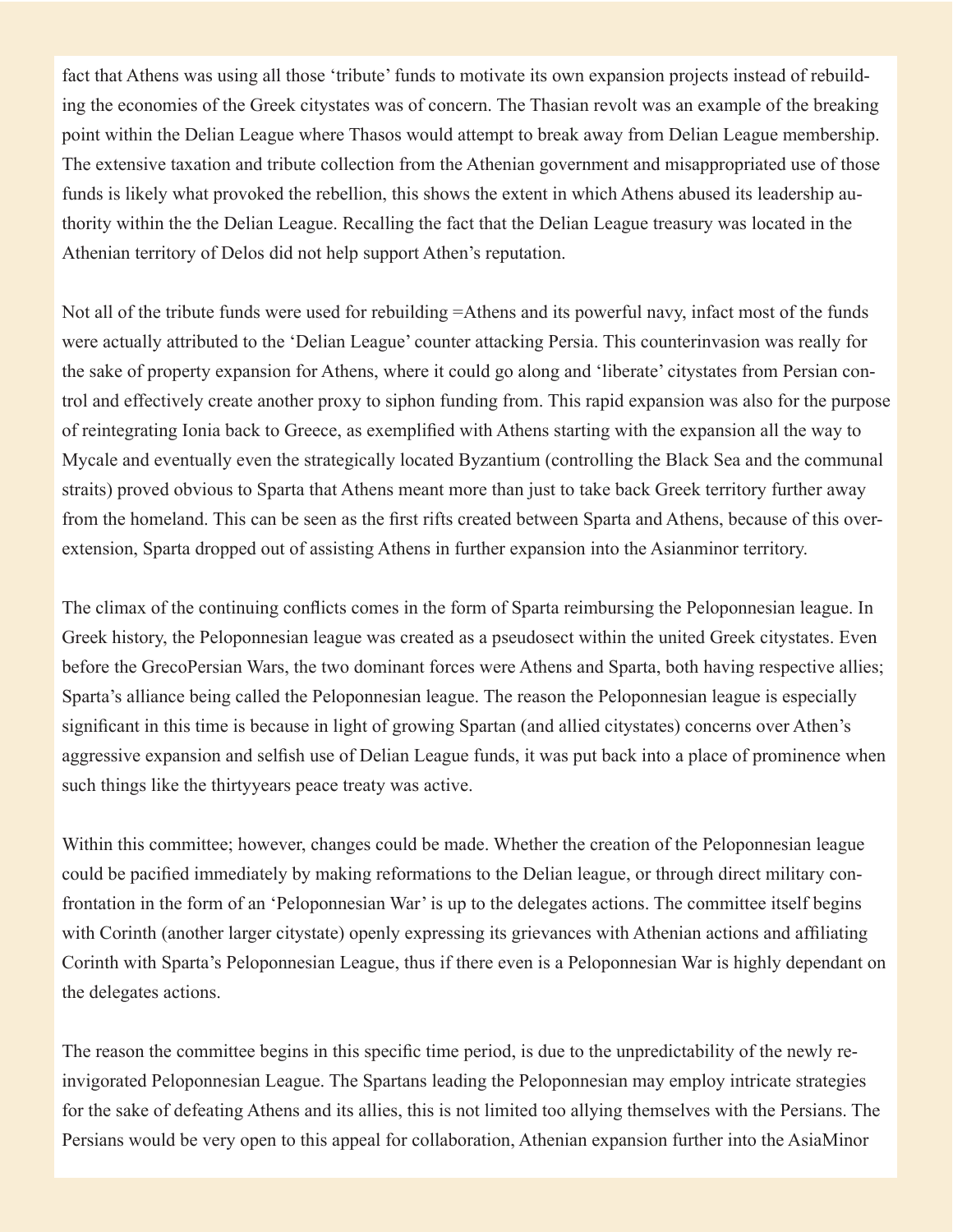has taken more territory away from the Persians than what they started before invading the Greek mainland; more reasons to assist the Peloponnesians in destroying the Delian league.

Overall, the most important things to take away from the current situation can be summed up by the following:

1. Athens is in a powerful, but delicate relationship with other Greek citystates.

2. Previous Athenian actions against the wills of other citystates despite the 30 years peace treaty has put the integrity of the Delian League at risk.

3. Sparta has officially reimbursed the Peloponnesian league, could be a potential coalition against the Delian League.

4. Persia is always ready to cooperate with other citystates to destroy Athens, even if they may not be able to conquer all of Greece as they previously attempted.

### **POTENTIAL SOLUTIONS AND CONSEQUENCES**

The Spartans will resort to any method necessary to defeat the Delian League, whether this be through political pressuring or direct military confrontations. The Peloponnesian league operates as a partnership, where in turn of Sparta leading the league and protecting the other states, they invest in Spartan operations. This is under the direct sovereignty of the Spartan oligarchy, and with it comes a huge amount of responsibility to the Spartans.

This is to the benefit of the investing 'partner' citystates as they could pressure the Spartan king's to somewhat conform to their agendas without having to face direct consequences if something goes wrong; however, this could be a potential exploitative point for the Delian League. The Athenian government is governed by democracy, this also applies to the Delian League where all member citystates share a certain amount of direct input on the Delian League's actions. Despite many cases of Athens ignoring the smaller 'tribute citystate's' votes, many smaller citystates are more inclined to participate in a league with direct representation. If the Spartans act out of line they are most likely to lose allies, while in the Delian League most citystates are alluded to believing that they still have some amount of input.

Athens could potentially utilize this as an attempt to disunify the Peloponnesian league. An example case would be appealing to other, smaller, citystates within the Peloponnesian league to change affiliation if Sparta is to collaborate with Persia. This form of political pressuring could easily alienate Sparta away from the rest of the Peloponnesian league, either getting more allies for the Delian League; or at least creating neutral citystates for the time being.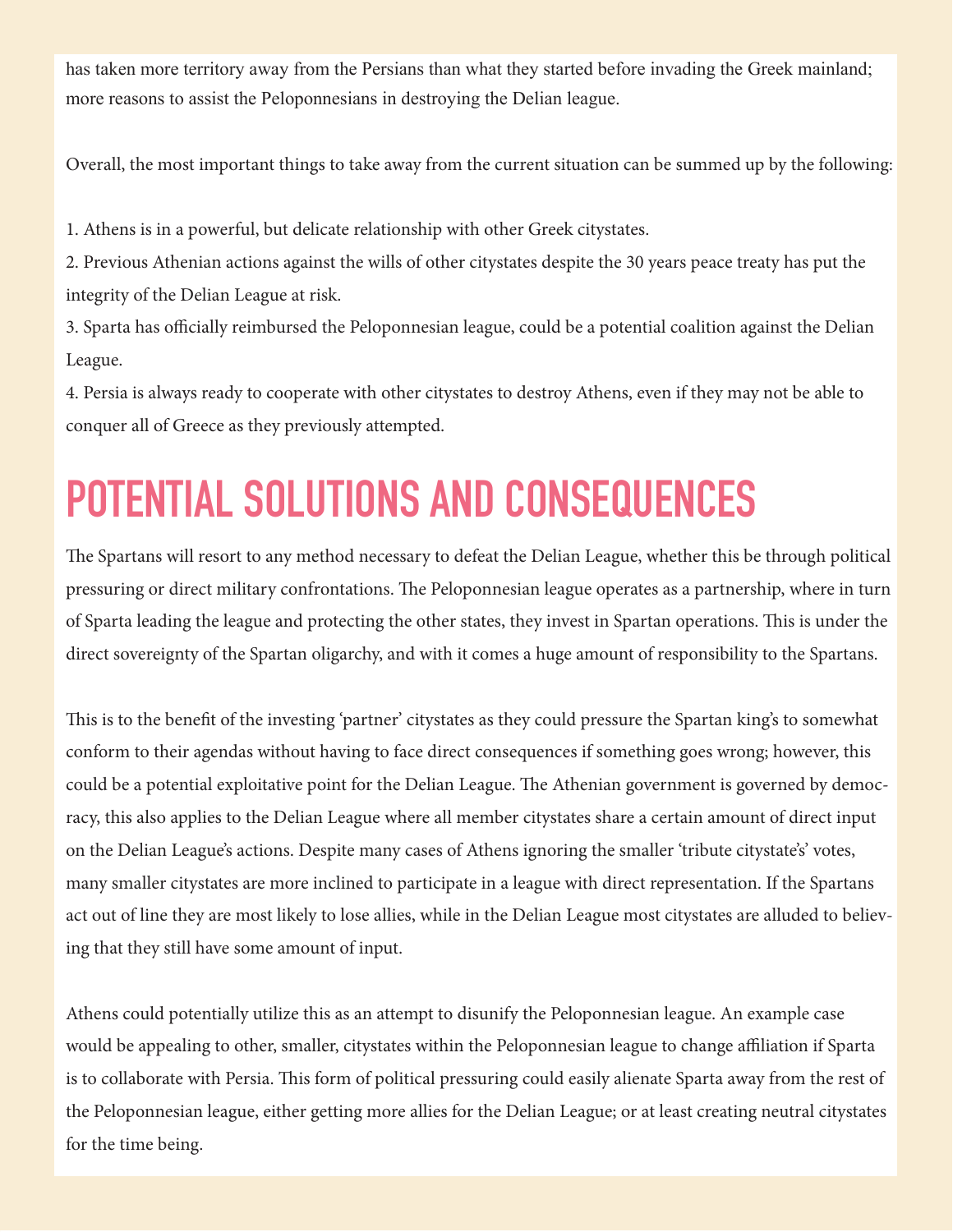Currently as it stands, Sparta has the greatest military asset everknown to the Greek peninsula, Spartan hoplites. Sparta will no doubt be inclined to employ its military for landbased operations, thus The Delian League must come up with alternate solutions to dealing with their infantry prowess. When military skirmishes are inevitable, it is advisable that the Delian League invests in the equally powerful Athenian navy and avoid headon infantry confrontation. Improving ports and funding further developments of naval assets could be crucial when it comes to defeating the Spartans.

One crucial flaw to this otherwise obvious tactic, is the fact that if Sparta is to be allied with the Persians, The Delian League's advantages are completely gone. Not only will Athen's be outnumbered and outclassed on the field, but also on the sea. Overinvestment may lead to a complete disaster if The Delian League is to hold out against a united force of Persia and Sparta, in this case seeking alternative solutions and utilizing the funds differently is advisable.

Athens during this time of crisis must be wary, as true allies are hard to come by. Raising funds for Athenian development projects, or even actually appropriating such funds for the use of The Delian league must be done with caution. As it stands, the primary source of Delian League funding comes from Athens 'tribute citystates'. 'Honoring' them with a seat in the Delian League meetings, Athens has effectively siphoned their resources without necessarily considering any of their requests.

Another, more farfetched potential solution, could be attempting to prevent the war from happening in the first place. This could be done through changing Athenian policies when it comes to governing the Delian League. Some changes and actions may be satisfying the 30 years peace treaty, distributing reparations for Athens' misappropriation of Delian League funds, and stopping the expansion of Athenian territory through conquest into the Asia Minor.

These are legislative changes that will most likely be very difficult to universally agree to and carry out, because it will make all of Athens' selfstrengthening efforts to go to waste. As it stands, Athens has become very powerful due to profiting off of other citystates after the GrecoPersian war. It is also considerable that Athens and the Delian League are capable of sustaining another war, being powerful enough to even repel a Persian coalition with the Peloponnese.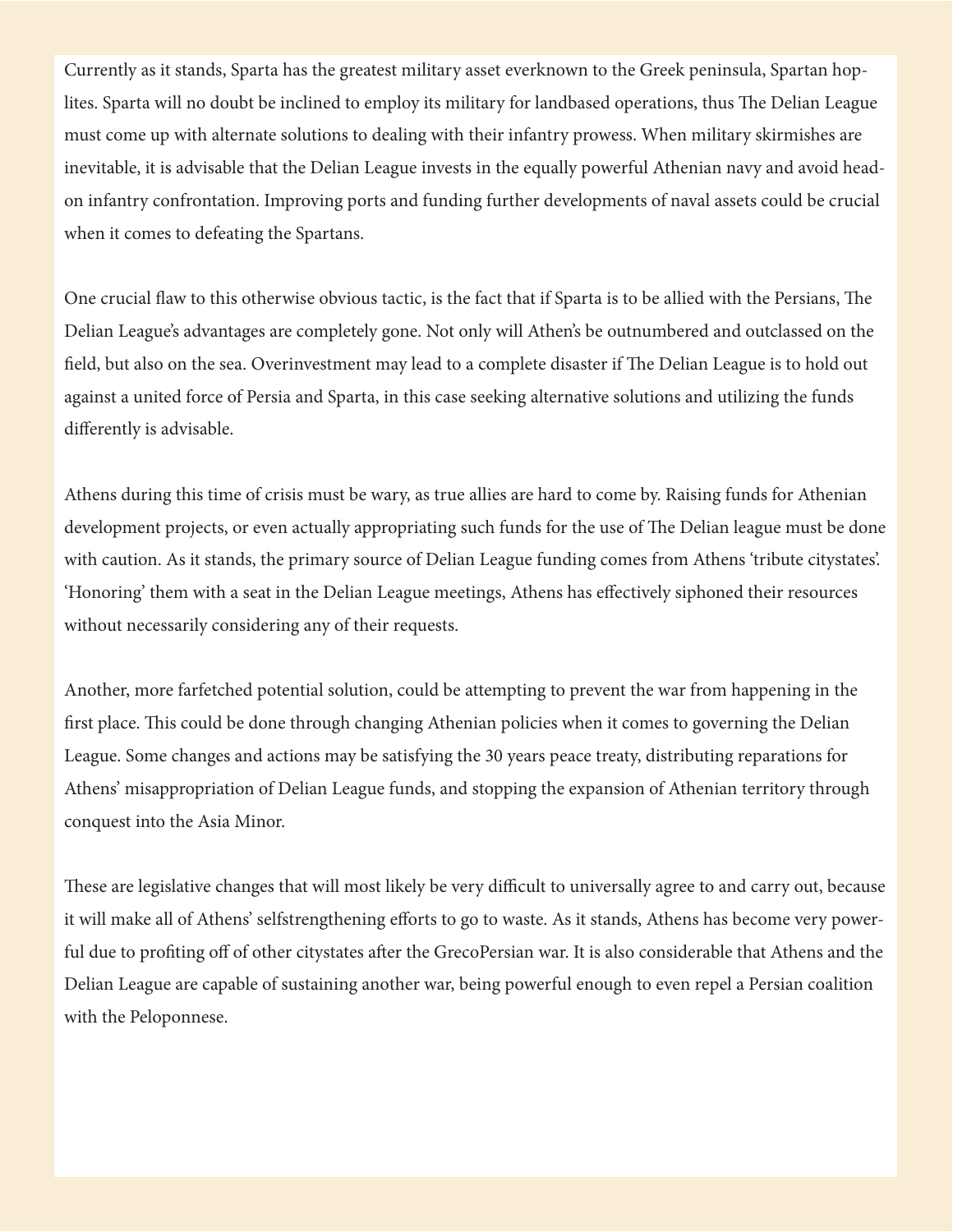## **QUESTIONS TO CONSIDER**

1. In the light of another potential Persian invasion in alliance with Athens enemies, what resources would it take to fight another war right after fighting the GrecoPersian war?

2. Considering consequences of the GrecoPersian war, how will the Greek citystates disseminate the spoils of war?

3. Considering Athens' large role in provoking Persia to invade in the GrecoPersian war in the first place, how will the other citystates view the Athenian council during another potential time of crisis? (If what drove and united the Greek city states together originally was due to circumstance and not deliberate cooperation)

4. How much (As the Athenian council) should Athens prioritize improving its own infrastructure over offering support to its neighbouring citystates within the Delian League?

5. Is there the potential of the Peloponnesian war being prevented completely?

6. What are the Spartans motives for reimbursing the Peloponnesian league?

7. Is the Persian threat truly gone? If not, could they stand to be a problem united with the Peloponnesian league?